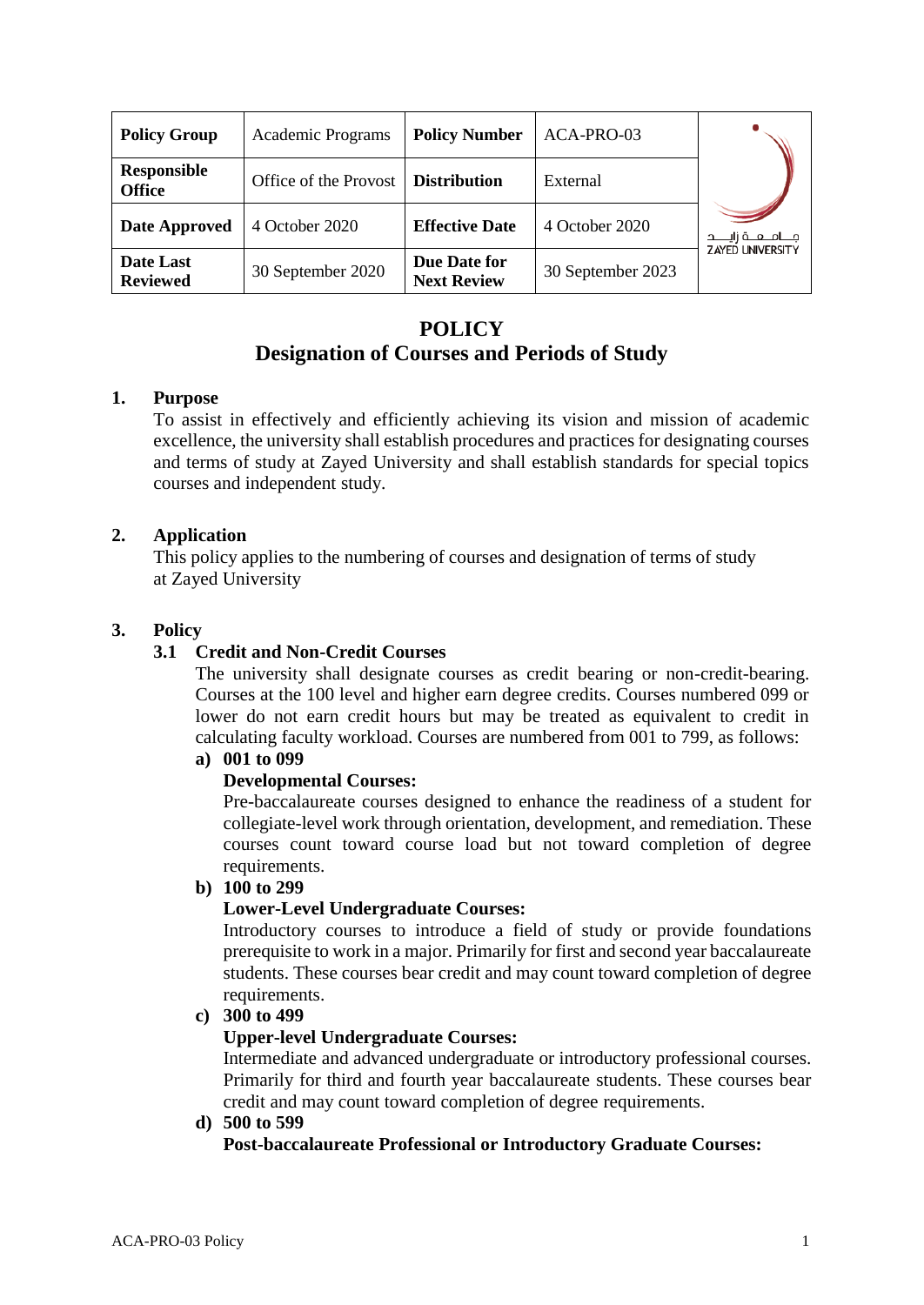Post-baccalaureate professional or introductory graduate work; may be duallisted with senior-level undergraduate courses of the same title as long as a difference in quality and depth appropriate to graduate education is specified for students enrolled for graduate credit. These courses bear credit and may or may not count toward undergraduate degree or graduate diploma requirements; a maximum of nine credit hours may count toward graduate degree requirements.

# **e) 600 to 799**

#### **Advanced Graduate or Professional Courses:**

Advanced courses that may provide credit toward graduate degree requirements in all departments.

# **3.2 Periods of Study**

- **a) Semester:** A semester is a typical period of scheduled courses within the academic calendar (15 weeks plus final exams).
- **b) Condensed Periods:** All condensed periods of study must adhere to the same academic rigor and quality assurance protocols as full semester courses. They must also follow standard expectations in terms of learning outcomes and credit hours.
- **c) Term:** A term is a shorter period within the academic calendar in which a semester equivalent course may be offered in a compressed format that is normally six (6) or more weeks in duration. Courses delivered in a term must follow standard expectations in terms of learning outcomes and credit hours.

#### **3.3 Special Topics Courses**

- a) Special Topics courses are limited period offerings. They shall typically cover subjects that:
	- i) are not covered in other courses;
	- ii) cover topics in greater depth than can be provided in regular course offerings; or
	- iii) offer the opportunity for an experimental course.
- b) Special Topics courses function in the same manner as regular courses, with normal expectations for class meetings, a syllabus, and appropriate supervision of student work.
- c) They shall carry one to four hours of credit and may normally be offered no more than twice without being submitted as a new course through the formal course proposal process.
- d) No more than nine hours of Special Topics courses may be applied toward completion of the degree.
- e) The title for each Special Topics course will be submitted to the Registrar for inclusion in the Course Offerings Schedule and for inclusion on the Transcript.

#### **3.4 Independent Study**

- a) Independent study enables students to study material or pursue projects not normally available through regularly scheduled courses.
- b) No more than one (1) course of independent study may be applied toward the completion of an undergraduate degree, except with prior approval from the CAA.
- c) Independent study courses must have an appropriate learning plan (typically a syllabus), learning outcomes, end-of-term evaluations and appropriate assessment.